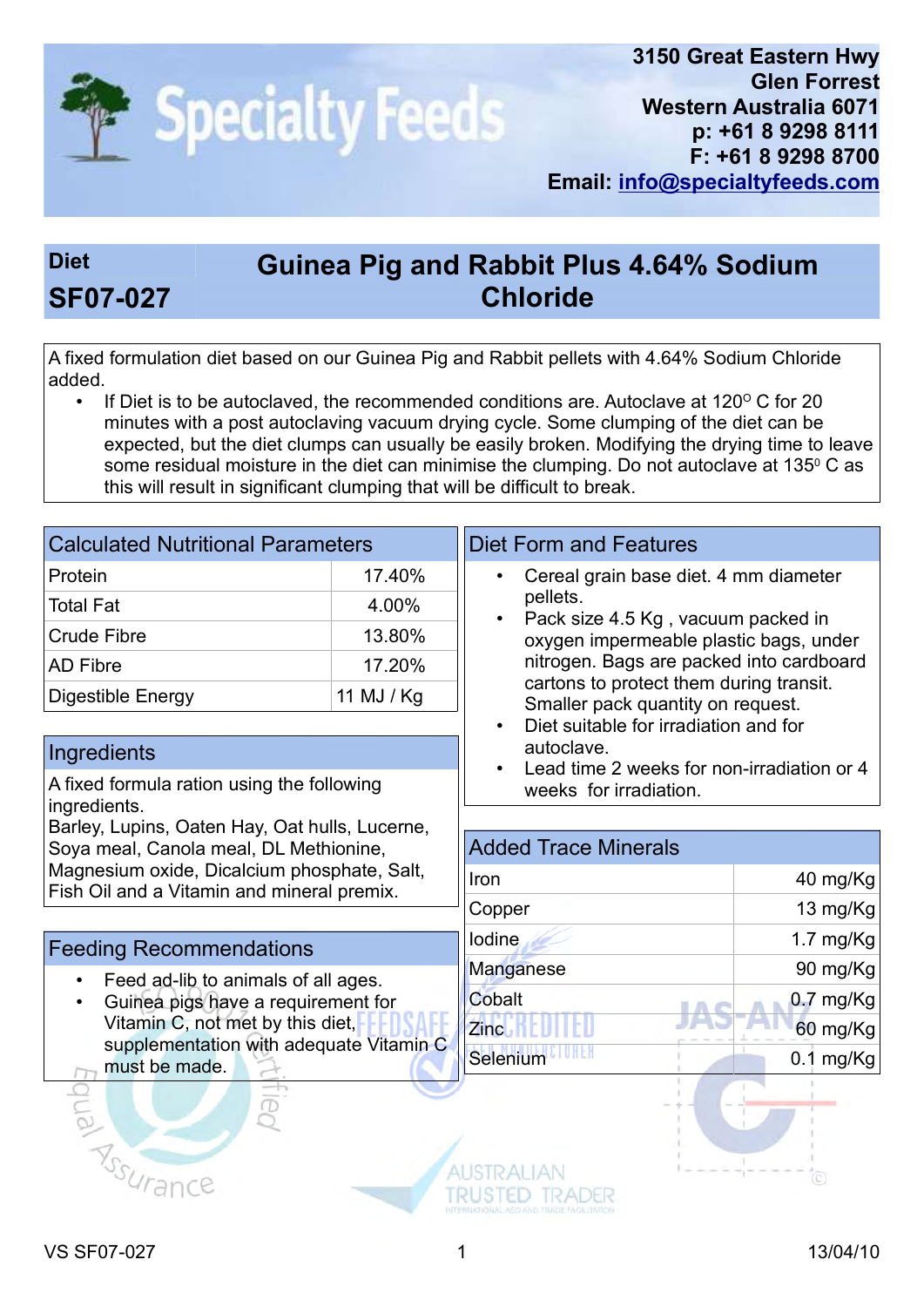| <b>Added Vitamins</b>            |                     | <b>Calculated Total Minerals</b>    |              |
|----------------------------------|---------------------|-------------------------------------|--------------|
| Vitamin A (Retinol)              | 13 000 IU/Kg        | Calcium                             | 1.10%        |
| Vitamin K (Menadione)            | $1.3$ mg/Kg         | Phosphorous                         | 0.70%        |
| Vitamin E (a Tocopherol acetate) | 25 mg/Kg            | Magnesium                           | 0.30%        |
| Vitamin B1 (Thiamine)            | 4 mg/Kg             | Sodium                              | 2.00%        |
| Vitamin B2 (Riboflavin)          | $2.7 \text{ mg/Kg}$ | Chloride                            | 3.20%        |
| Niacin (Nicotinic acid)          | 20 mg/Kg            | Potassium                           | 0.90%        |
| Vitamin B6 (Pyridoxine)          | $2.7 \text{ mg/Kg}$ | Sulphur                             | 0.20%        |
| <b>Calcium Pantothenate</b>      | 10 mg/Kg            | Iron                                | 280 mg/Kg    |
| Vitamin B12 (Cyanocobalamin)     | 6.7 ug/Kg           | Copper                              | 23 mg/Kg     |
|                                  |                     | lodine                              | $1.8$ mg/Kg  |
| <b>Calculated Amino Acids</b>    |                     | Manganese                           | 125 mg/Kg    |
| Valine                           | 0.80%               | Cobalt                              | $0.7$ mg/Kg  |
| Leucine                          | 1.20%               | Zinc                                | 92 mg/Kg     |
| Isoleucine                       | 0.70%               | Molybdenum                          | 1.0 mg/Kg    |
| <b>Threonine</b>                 | 0.60%               | Selenium                            | $0.3$ mg/Kg  |
| Methionine                       | 0.20%               | Cadmium                             | $0.01$ mg/Kg |
| Cystine                          | 0.20%               | Chromium                            | No data      |
| Lysine                           | 0.76%               |                                     |              |
| Phenylanine                      | 0.80%               | <b>Calculated Total Vitamins</b>    |              |
| <b>Tyrosine</b>                  | 0.50%               | Vitamin A (Retinol)                 | 46 000 IU/Kg |
| Tryptophan                       | 0.20%               | Vitamin D (Cholecalciferol)         | No data      |
|                                  |                     | Vitamin E (a Tocopherol<br>acetate) | 60 mg/Kg     |
|                                  |                     | Vitamin K (Menadione)               | 3.3 mg/Kg    |
|                                  |                     | Vitamin C (Ascorbic acid)           | No data      |
|                                  |                     | Vitamin B1 (Thiamine)               | 5.5 mg/Kg    |
|                                  |                     | Vitamin B2 (Riboflavin)             | $6.5$ mg/Kg  |
|                                  |                     | Niacin (Nicotinic acid)             | 55 mg/Kg     |
|                                  |                     | Vitamin B6 (Pryridoxine)            | 5.5 mg/Kg    |
|                                  |                     | <b>Pantothenic Acid</b>             | 18 mg/Kg     |
|                                  |                     | <b>Biotin</b>                       | 135 ug/Kg    |
|                                  |                     | <b>Folic Acid</b>                   | 0.6 mg/Kg    |
|                                  |                     | Inositol                            | No data      |
| rtified                          |                     | Vitamin B12 (Cyancobalamin)         | 7.0 ug/Kg    |
|                                  |                     | Choline                             | 2 200 mg/Kg  |
| Acrimance                        |                     |                                     | $^{\circ}$   |